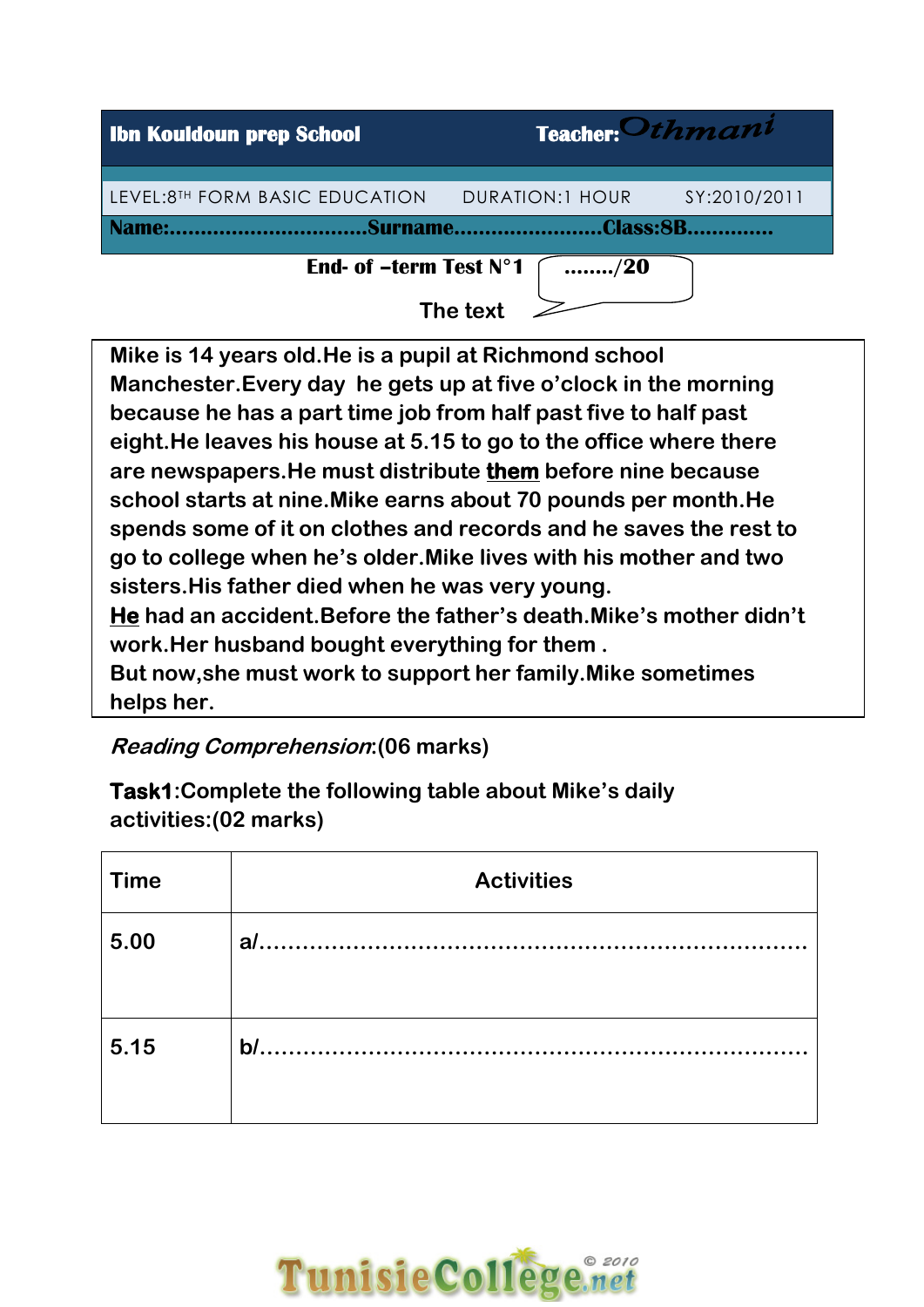**Task2:Choose the correct option:(03 marks)** 

**a/Mike(works/studies at school/studies at school and works)** 

**b/There are (five people/four people/six people)in Mike's family**

**c/Mike works (three hours/two hours/four hours)** 

**Task3:What do the underlined words refer to?(01 mark)** 

**a/He must distribute them: .....................................** 

**b/He had an accident:……………………………………**

**Language:(08 marks)** 

**Task1:Circle the correct alternative:(03 marks)** 

**Poala and Peter are pupils in Richmond School.Poala (is-has-have) twelve years old and (he-she-it) is in year 8.Her favourite (object-subject-classmate) is computer science and her favourite (sports-teachers-headmasters) are swimming and basketball.John is fifteen.He is (a-an-the) good pupils.He(liked-likes-is going to like) English very much.** 

**Task2 :Match the sentence parts or questions and answers (03 marks)** 

| 1/I'm making the beds              | a/two weeks.                  |
|------------------------------------|-------------------------------|
| 2/I'll able to learn many things   | b/wear a uniform.             |
| 3/How long will Ben stay in London | c/because the weather isn't   |
| 4/We can't swim today              | d/and my sister is washing up |
| 5/At our school all the subjects   | the dishes.                   |
| 6/English pupils must              | e/are compulsory.             |
|                                    | f/when I go to London.        |

**1+…..../2+…..../3+….…4+……./5+….…./6+………**

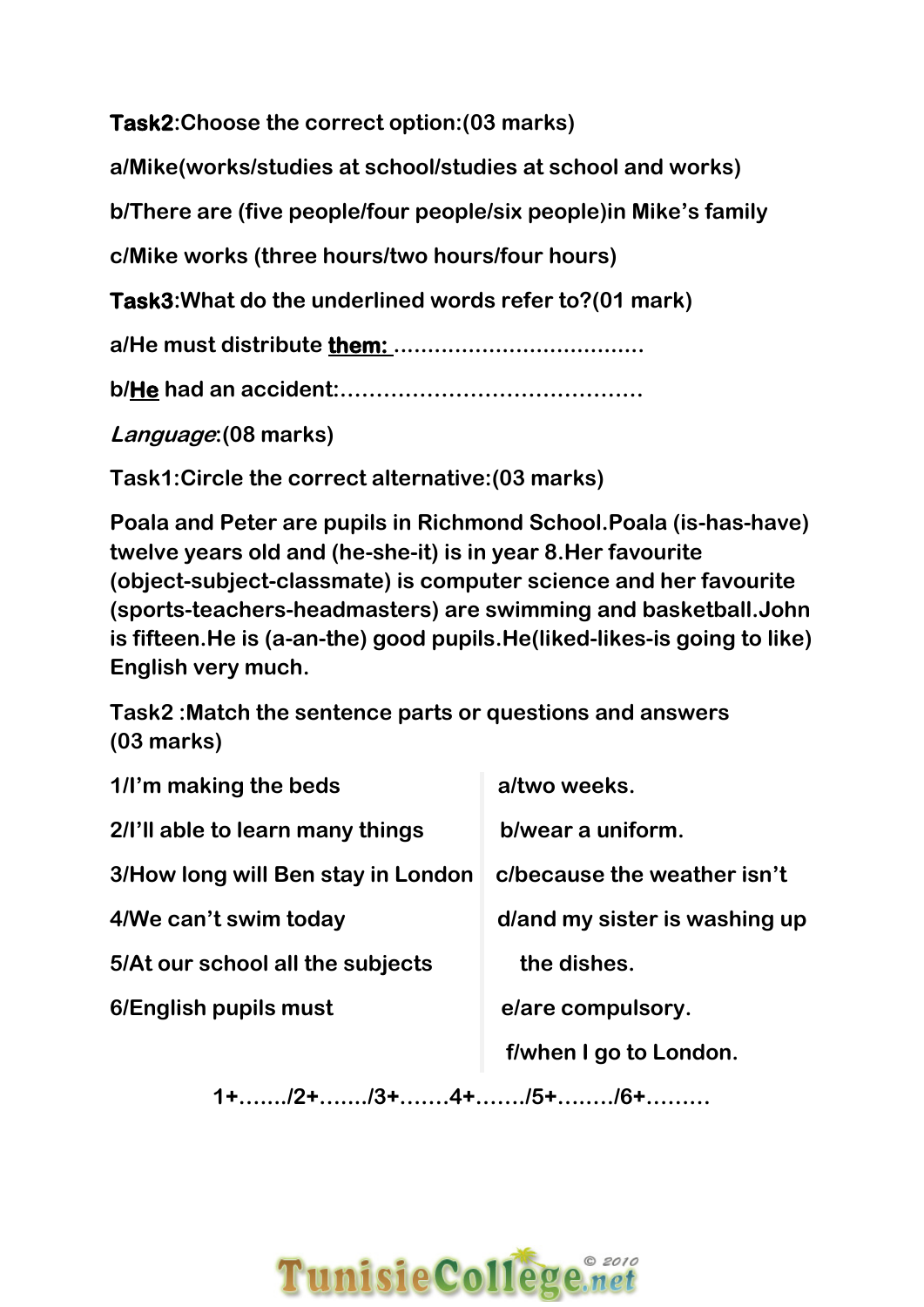## **Task3:Look at the pictures and write a sentence about what they are going to do:(02 marks)**





|--|--|--|--|--|--|--|--|--|--|--|--|--|--|--|--|--|--|--|--|--|--|--|--|--|--|--|--|--|--|--|--|--|--|--|--|--|--|--|--|--|--|--|--|--|--|--|--|--|--|--|--|--|--|--|--|--|

**1/…………………………………… 2/It's cloudy……….……………..**

**take off- -rain-prepare a juice- have a baby** 





|--|--|--|--|--|--|--|--|--|--|--|--|--|--|--|--|--|--|--|--|--|--|--|--|--|--|--|--|--|--|--|--|--|--|--|--|--|--|--|--|--|--|--|--|--|

**3/…………………………………... 4/The plane….……………………**

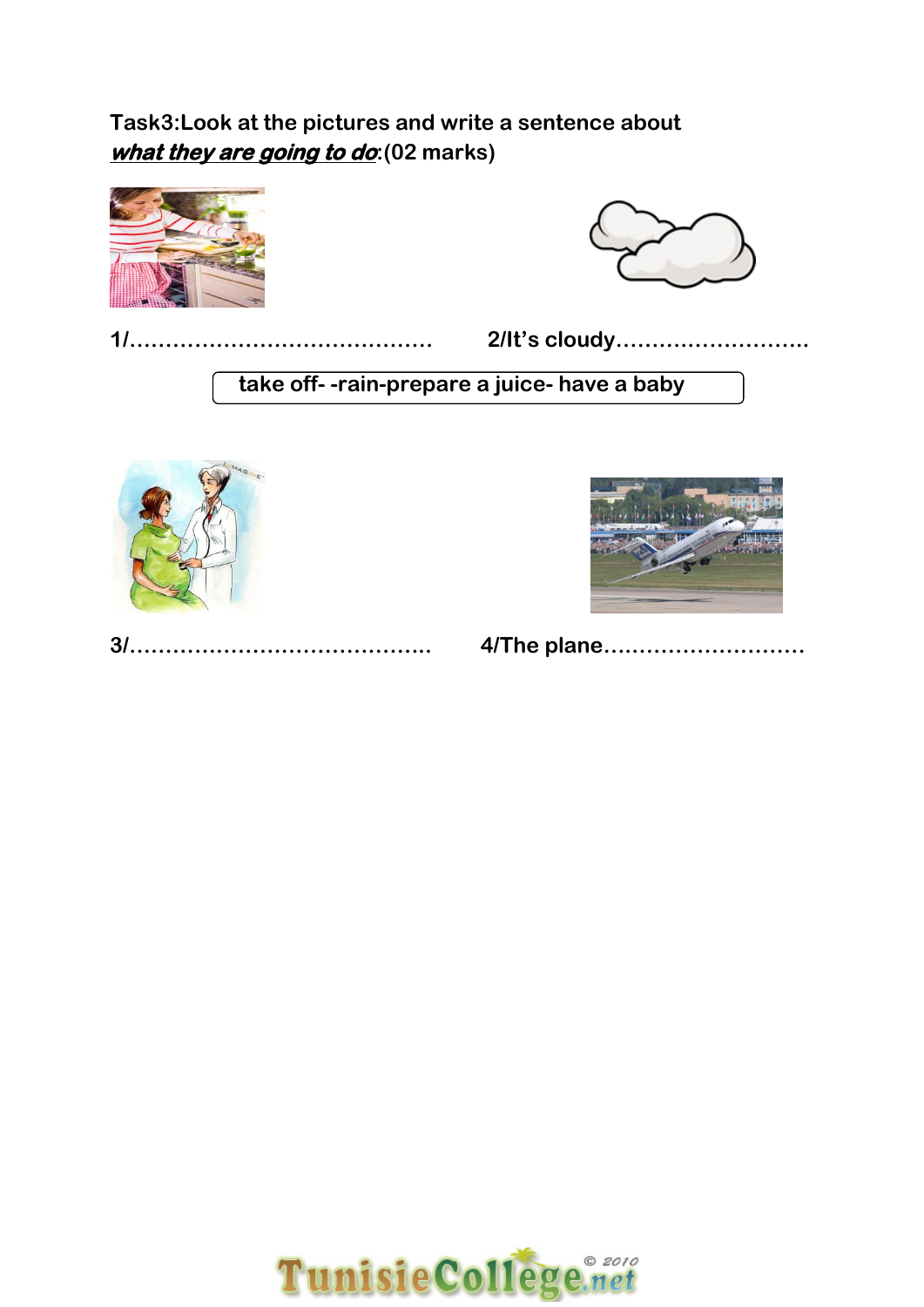**Writing:(06 marks)** 

**You're going to have a party at home next Sunday.This is your diary for tomorrow.Read it first then write a letter to your sister(who's in Paris) to tell her about what you're going to do tomorrow.** 

**\*You use these items to fill in the layout of the letter:** 

**Dear sister- 1st December 2010-Hi!How are you?-Your loving sister-St Stephens street France** 

|                  | Get up/7o'clock                                |
|------------------|------------------------------------------------|
| In the morning   | Help mum                                       |
|                  | Go to the shops to buy a new dress or trousres |
|                  |                                                |
|                  | Call friends to invite them                    |
| In the afternoon | Prepare a cake                                 |
|                  | Decorate the living room                       |
|                  |                                                |